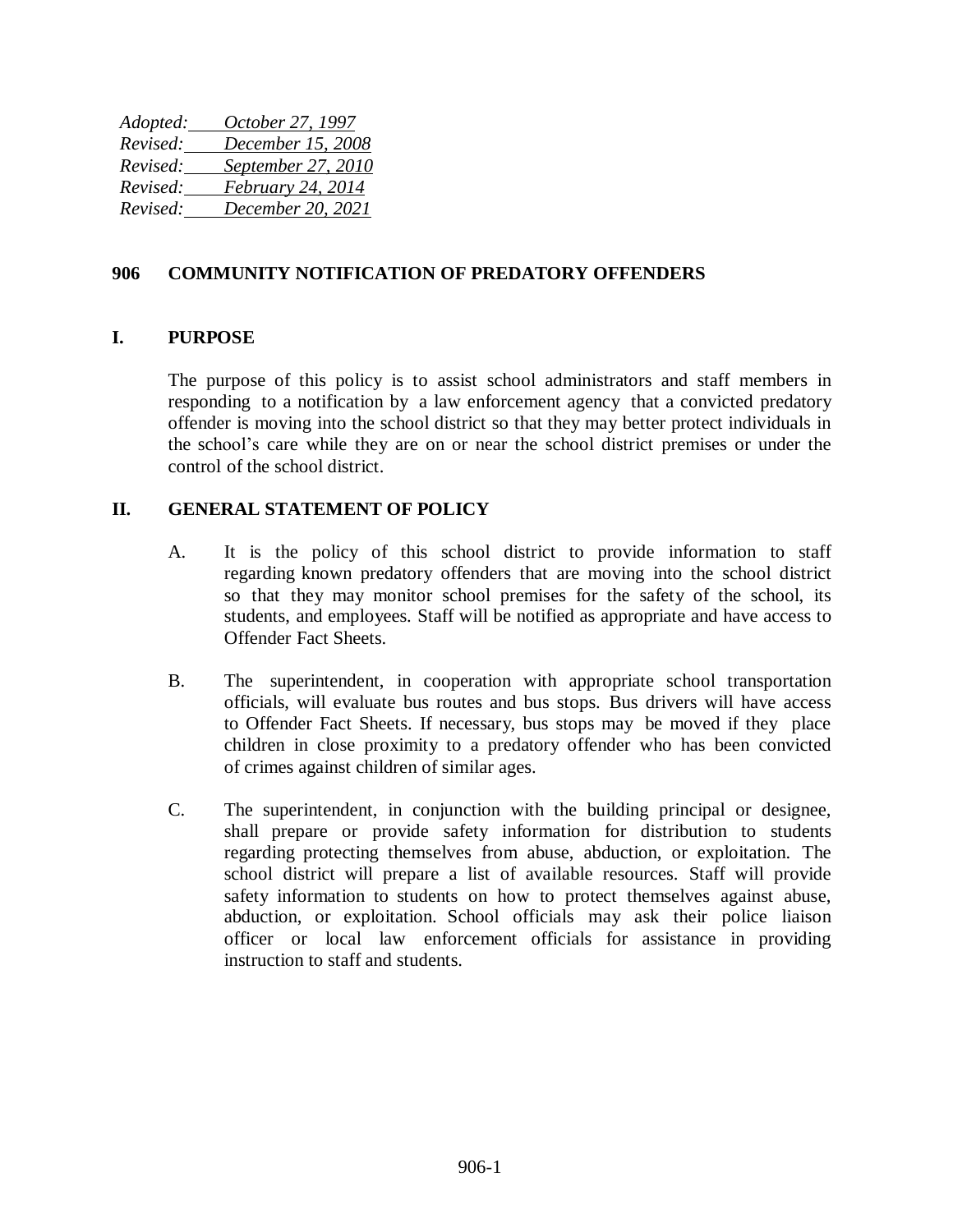### **III. DEFINITIONS**

- A. The "Sex Offender Community Notification Act," Minn. Stat. § 244.052, as amended, allows law enforcement agencies to disclose information about certain predatory offenders when they are released into the community. The information disclosed and to whom it is disclosed will depend upon their assessment of the level of risk posed by the predatory offender.
- B. "Risk Level Assessment" is the level of danger to the community as established by the Minnesota Department of Corrections following a review by a committee of experts. The level of risk assigned to a soon-to-be-released offender determines the scope of the notification. (Minn. Stat. § 244.052, Subds. 2, 3)
- C. "Risk Levels"
	- 1. "Level I" Risk Level I is assigned to a predatory offender whose risk assessment score indicates a low risk of re-offense.
	- 2. "Level II" Risk Level II is assigned to a predatory offender whose risk assessment score indicates a moderate risk of re-offense.
	- 3. "Level III" Risk Level III is assigned to a predatory offender whose risk assessment score indicates a high risk of reoffense.

(Minn. Stat. § 244.052, Subd. 3(e))

- D. "Notification or Disclosure by Law Enforcement Agency"
	- 1. Risk Level I The local law enforcement agency may disclose certain information to other law enforcement agencies and to any victims of or witnesses to the offense committed by the offender. There will be no disclosure to school district.
	- 2. Risk Level II In addition to those notified in Level I, a law enforcement agency may notify agencies and groups the offender is likely to encounter that the offender is about to move into the community and provide to those agencies and groups an Offender Fact Sheet on the offender. School districts, private schools, day care centers, and other institutions serving those likely to be victimized by the predatory offender are included in a Level II notification.
	- 3. Risk Level III In most cases, the local law enforcement agencies will hold a community meeting and distribute an Offender Fact Sheet with information concerning and a photograph of the soon-to-be-released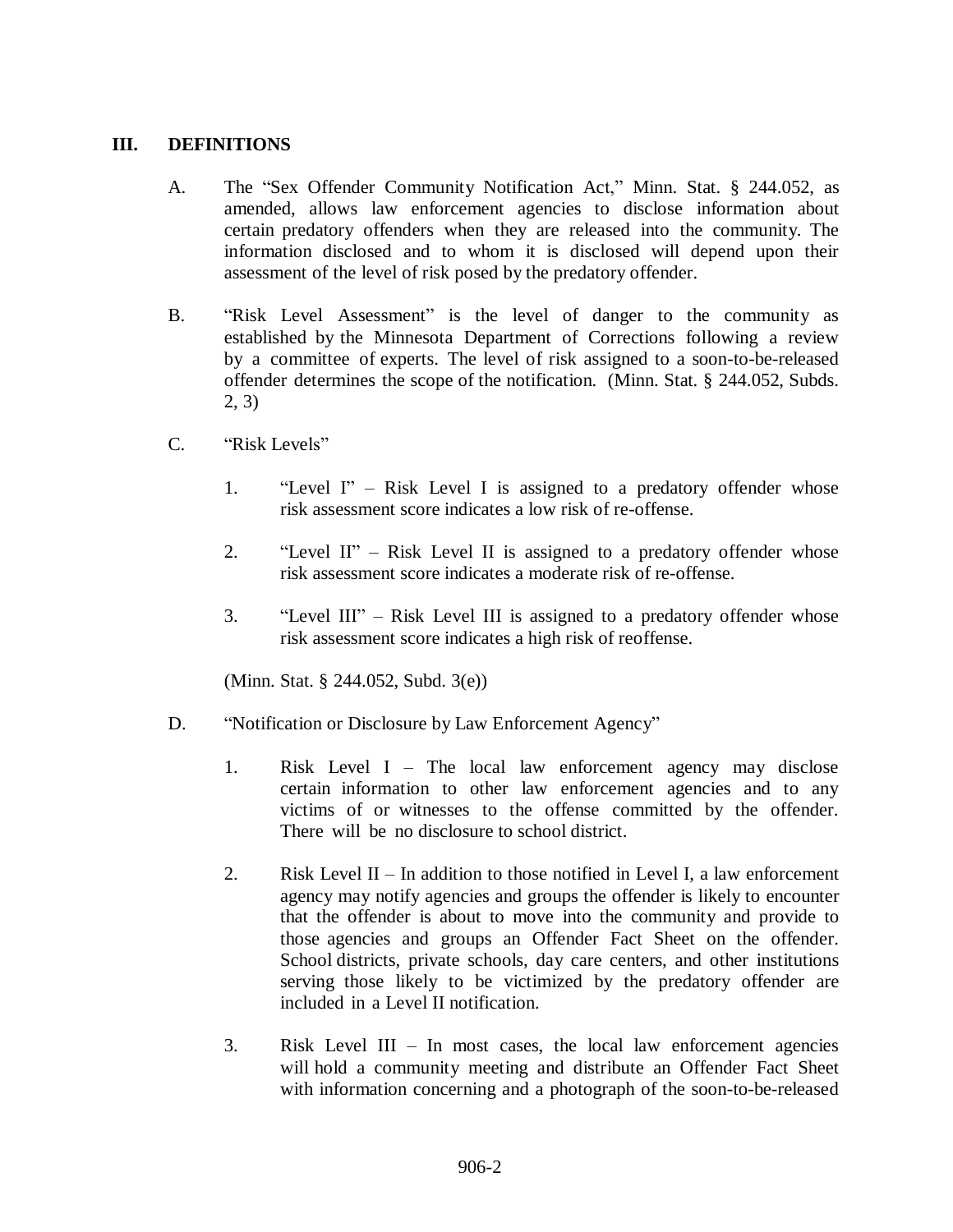# Level III offender.

(Minn, Stat. § 244.052, Subd. 4)

- E. "Offender Fact Sheet" is a data sheet compiled by the Department of Corrections or local law enforcement agency. The Offender Fact Sheet contains both public and private data including a photograph and physical description of the predatory offender, as well as the general location of the offender's residence.
	- 1. A local law enforcement agency will generally provide Offender Fact Sheets for Level II predatory offenders directly to the school district.
	- 2. Level III Offender Fact Sheets will be distributed by a community meeting conducted by the local law enforcement agency.
- F. "Law enforcement agency" means the law enforcement agency having primary jurisdiction over the location where the offender expects to reside upon release. (Minn. Stat. § 244.052, Subd. 1 (3))
- G. "Criminal history conviction data" is public data on a convicted criminal which is compiled by the State Bureau of Criminal Apprehension (BCA). (Minn. Stat. § 13.87).

# **IV. PROCEDURES**

# A. Level II Notification

In keeping with the statutorily designated purpose that Offender Fact Sheets are to be used by staff members to secure the school and protect individuals in the school district's care while they are on or near the school district's premises or under the control of the school district, the school district will take the following steps:

- 1. The superintendent shall notify the law enforcement agencies within the school district that all appropriate Level II and Level III notifications are to be provided at least to the superintendent of schools.
- 2. Upon notification of the release of a Level II predatory offender, the superintendent shall forward the Offender Fact Sheet to all building principals and central office administrators. This would include transportation, food service and building and grounds supervisors.
- 3. Principals of schools in close proximity to the Level II predatory offender's residence shall meet with staff and show the Offender Fact Sheet to persons within the buildings who supervise students or who would be in a position to observe if the Level II offender was in or around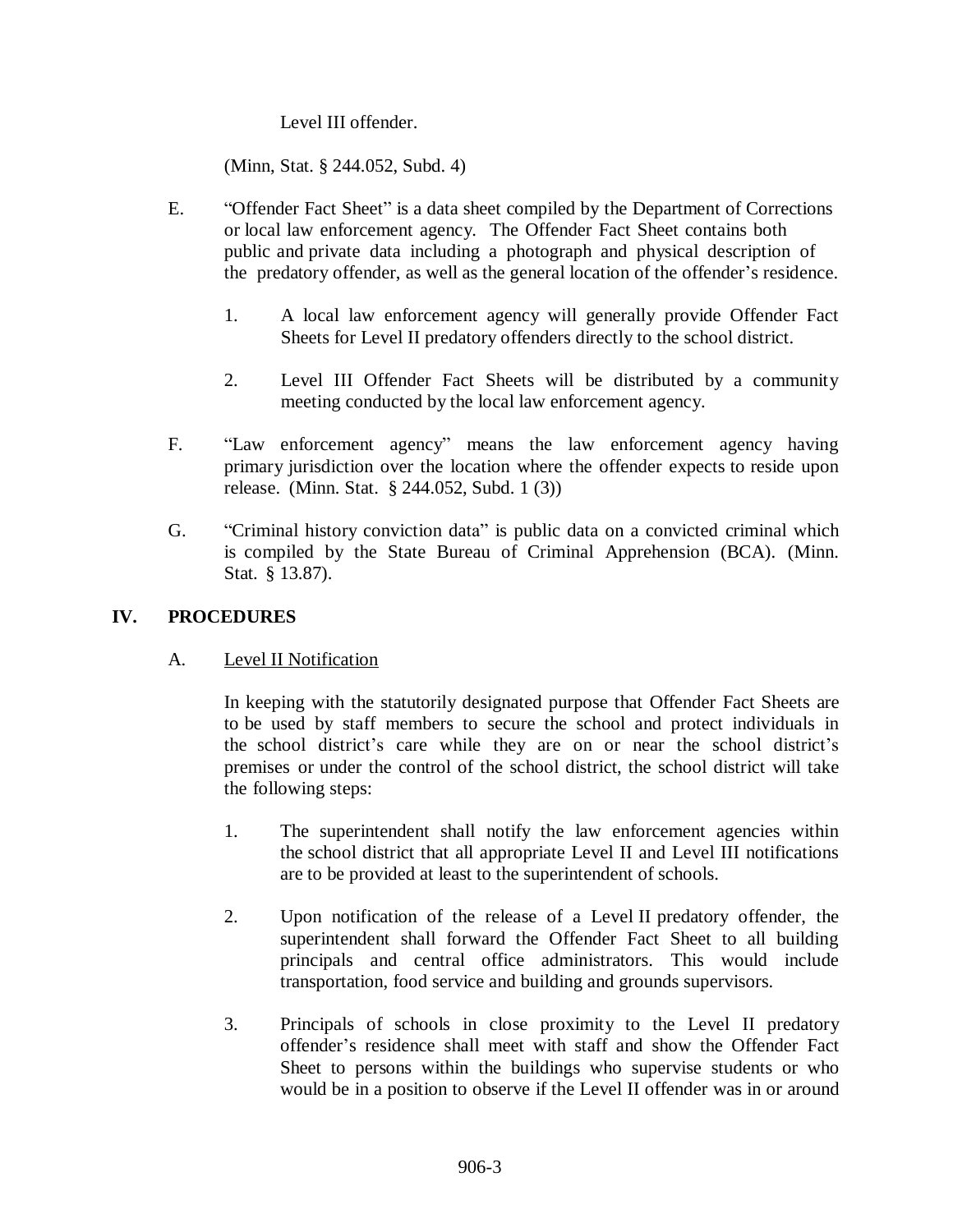the school. This includes, but is not limited to, administrators, teachers, coaches, paraprofessionals, custodians, clerical and office workers, food service workers, volunteers, and transportation providers.

- 4. The school district shall request criminal history conviction data on the Level II offender from its local law enforcement agency. On a caseby-case basis, the superintendent may determine whether to send a letter to parents with general information regarding release of the Level II offender and a copy of the criminal history conviction data that the school district obtained from its local law enforcement agency. The offender fact sheet contains data classified as private or not public under Minnesota law and may only be distributed to parents, students or others outside the school district if it determines the release is for the purpose of securing the schools and protecting individuals under the school district's care while they are on or near school premises.
- 5. The building administrator shall cause the Offender Fact Sheet to be posted in each building in an area accessible to staff and employees but not the general public unless a determination has been made that public posting will help secure the school or protect students.
- 6. The school district shall not distribute or provide access to Level II Offender Fact Sheets to parents, students, or others outside the school district unless a determination has been made that dissemination of the data will help secure the school or protect students.

# B. Level III Notification

- 1. The superintendent shall notify the law enforcement agencies within the school district that all Level III notifications of community meetings are to be provided to the superintendent of schools.
- 2. When a Level III predatory offender is released into a community, generally the local law enforcement agency will notify the school district of the time and location of the community meeting at which the Level III Offender Fact Sheet will be distributed to the community.
- 3. When the school district receives this information, the superintendent shall determine on a case-by-case basis whether the school district will notify parents and students of the time, date and location of the community meeting.
- 4. When notified of a Level III predatory offender community meeting the superintendent of another school district administrator designated by the superintendent shall attend the community notification meeting.